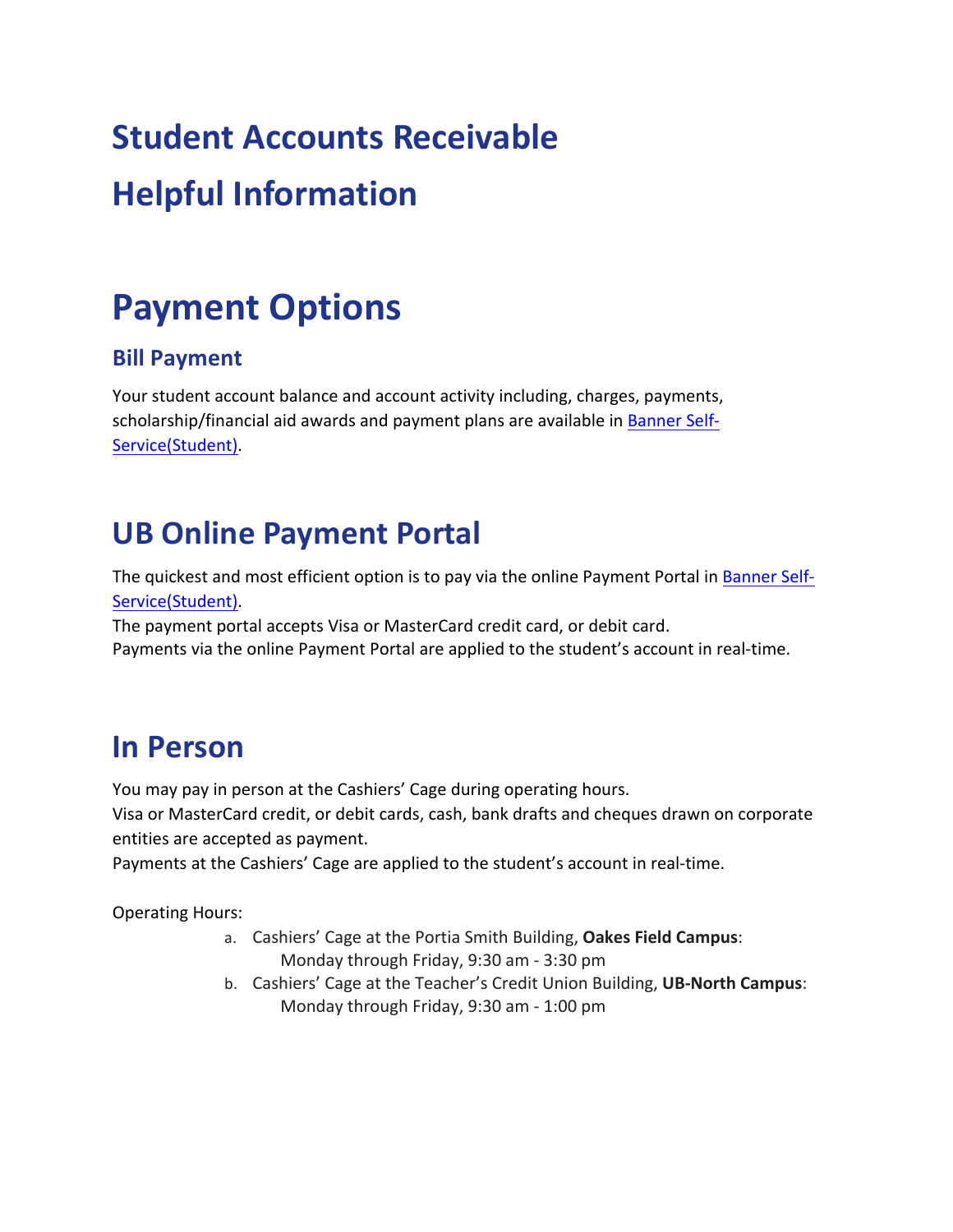## **Online Direct Deposit/ Wire Transfers – Local Transfers**

For local online direct deposit/wire transfer, please use the following information:

#### **Direct Deposit/Wire Transfer Instructions – Local Transfers**

**Beneficiary Bank: Royal Bank of Canada** John F. Kennedy Drive Branch **Branch Code:** 05165 **Beneficiary Name:** University of The Bahamas – Book account **Beneficiary Account Number: 1067982 Beneficiary Address:** University Drive, Nassau Bahamas Additional Information: Include (a) Student's Full Name and ID Number, (b) Bank Account Holder's Full Name (if different from Student's Name) and (c) Reason for payment

**In Addition:** After payment is completed using the above instructions, send an email confirmation of payment to Business Office - Accounts Receivable, email (accountsreceivable@ub.edu.bs), with a clear image of the completed payment receipt with the payment details.

A minimum of three (3) business days from the execution date of the local online direct deposit/wire transfer and receipt of the email confirmation of payment is required for processing the payment to the student's account.

### **Wire Transfers – International Transfers**

For international transfers, please use the following information:

**International Wire Transfer Instructions (All Information Required)** 

#### **Intermediary Bank Name: Royal Bank of Canada**

Chase Manhattan Bank, New York Intermediary Bank SWIFT Code: CHASUS33 Intermediary Bank ABA Number (US): 021000021 Credit Account 0011188448

#### **Beneficiary Bank Name: Royal Bank of Canada**

Beneficiary Bank Address: John F. Kennedy Drive Branch, Nassau Beneficiary Bank Country: Bahamas Beneficiary Bank SWIFT Code: ROYCBSNS

Final Beneficiary Account Name: University of The Bahamas - Book Account Final Beneficiary Branch: John F. Kennedy Drive Branch Final Beneficiary Branch Code: 05165 Final Beneficiary Account Number: 1067982 Final Beneficiary Address: University Drive, Nassau Bahamas Additional Information: Include (a) Student's Full Name and ID Number, (b) Bank Account Holder's Full Name (if different from Student's Name) and (c) Reason for payment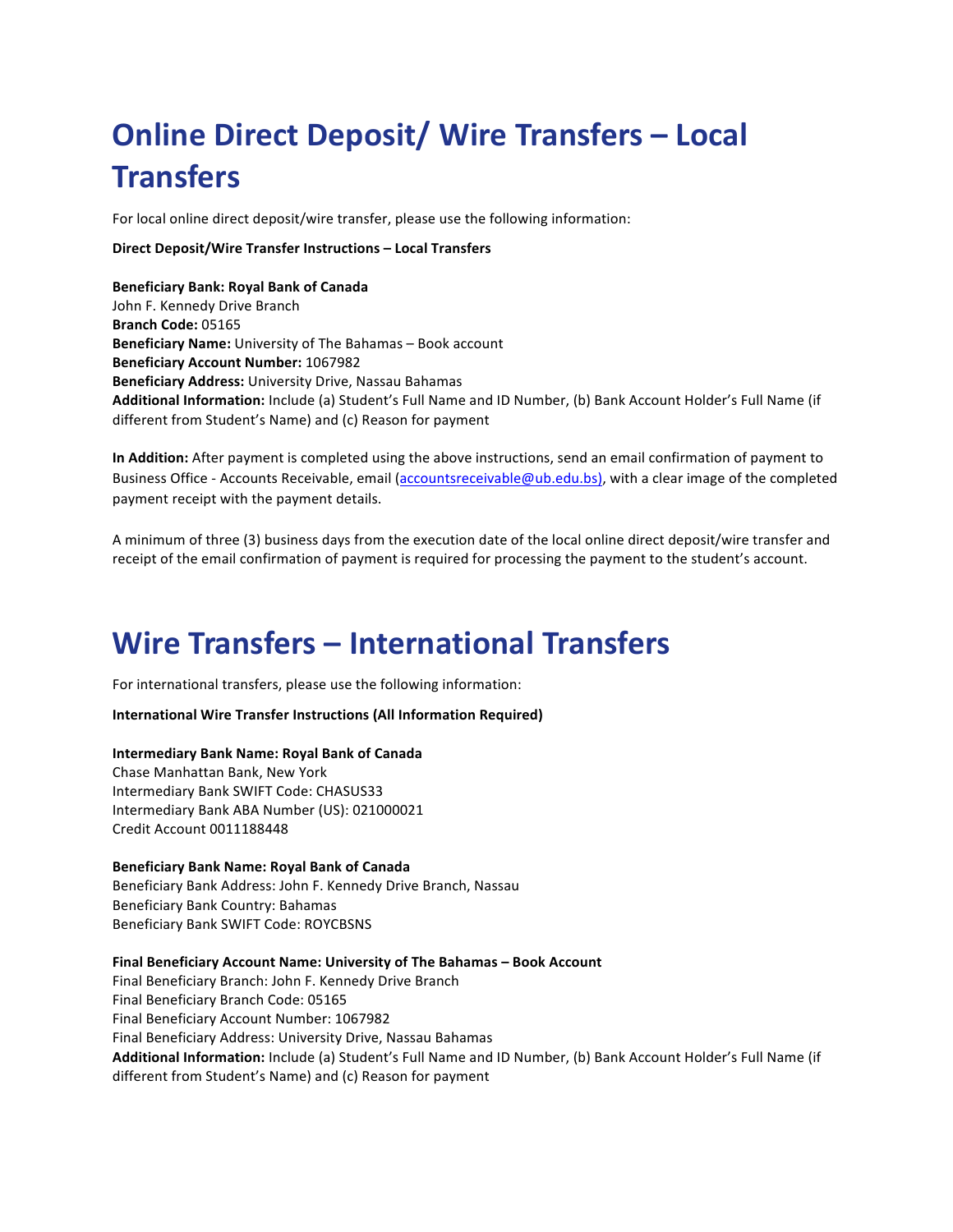In Addition: After payment is completed using the above instructions, send an email confirmation of payment to Business Office - Accounts Receivable, email (accountsreceivable@ub.edu.bs), with a clear image of the completed payment receipt with the payment details.

A minimum of five (5) business days from the execution date of the international wire transfer and receipt of the email confirmation of payment is required for processing the payment to the student's account.

### **UB Online Payment Plans**

The University of The Bahamas Online Deferred Payment Plan (Payment Plan) is a voluntary short-term instalment payment option offered to provide budgetary assistance in meeting a student's semester tuition and fee expenses.

Information on the Deferred Payment Plan is on the University's website at https://www.ub.edu.bs/admissions/deferred-payment-plan/.

UB students who are Bahamian citizen, Bahamian resident, or both, who wish to defer their semester payments, may enroll in a Payment Plan once they meet the **eligibility requirements**.

The UB Payment Plan is available online as a payment option within Banner Self-Service(Student). When you log into your Banner Self-Service(Student) account, the "Online Payment, Payment Plans and Account Activity" tab appears. Click the button, and the "Enroll in Payment Plan" option will appear under Student Account. Selecting the "Enroll in Payment Plan" option takes you to the Payment Plan Enrollment page. Select the semester you may enroll in and review the Payment Plan details.

Before enrollment, you are required to:

- a) Schedule the instalment payments to be automatically deducted from the card provided on the instalment payment due and
- b) Acknowledge and accept the Payment Plan terms and conditions.

Once you check "I agree to the terms and conditions" and click "Continue" your payment will begin to process.

#### **Eligibility Requirements**

Student must meet eligibility requirements; including:

- a) Minimum \$300.00 outstanding balance in Tuition and Fees
- b) Must be a Bahamian Citizen and/or Bahamian Resident
- c) Must have paid all prior semesters/sessions account balances in full

## **Financial Hold**

A Financial Hold is placed on a student's account if the student has an outstanding balance after the final deregistration. The Financial Hold will prevent student services such as the release of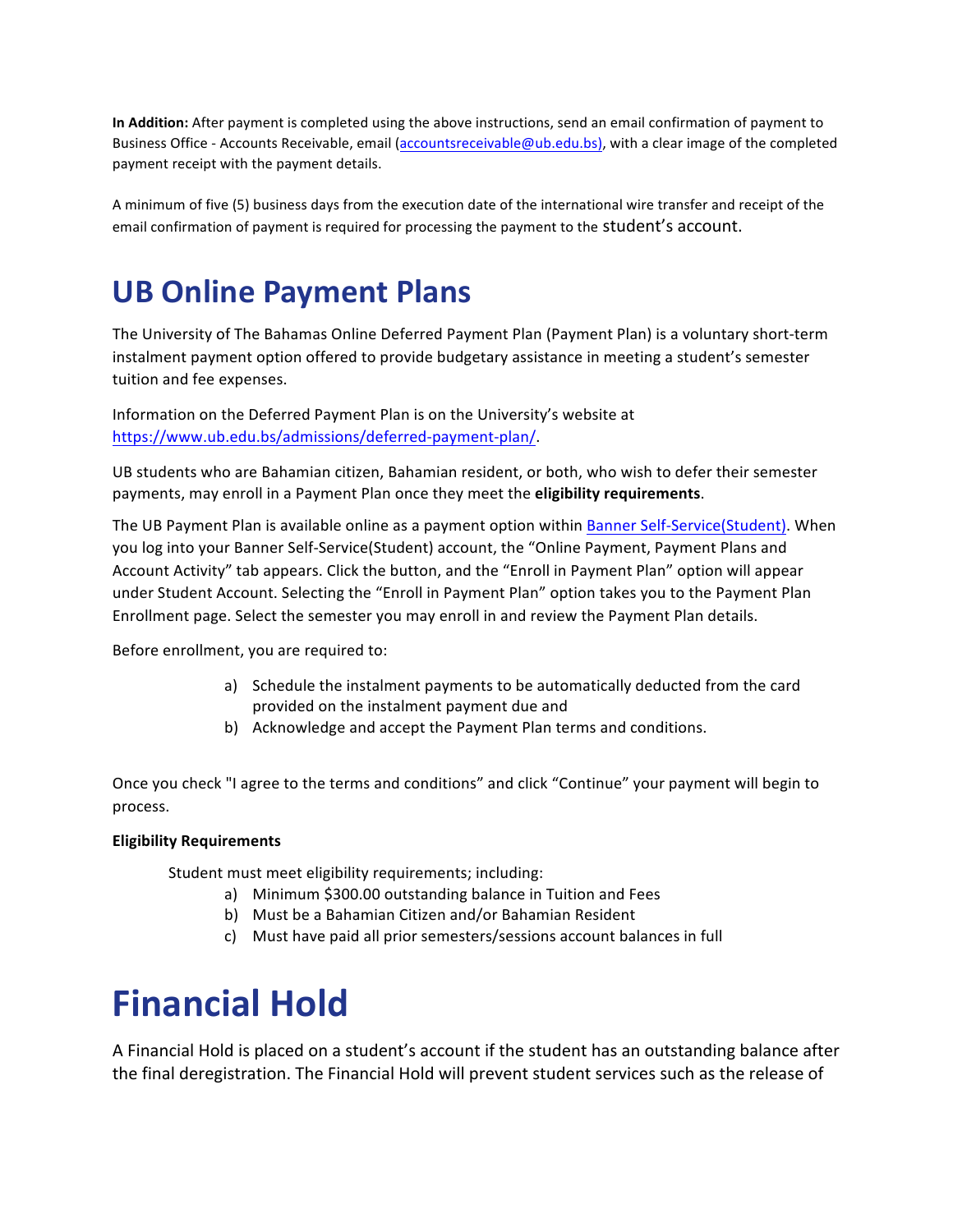official transcripts, diplomas, grades, and future registration for courses until the outstanding balance is paid in full.

Once the account balance is paid in full, the Financial Hold is released in real-time.

#### **Other Holds**

Other university entities, such as Registrar's Office, Office of Admissions, your programme office, may place a hold on your account for different reasons. The office that initiated the hold is displayed on your account in Banner Self-Service(Student). Please contact the relevant office to discuss the requirements must be met to have the hold removed.

## **Refunds and Tuition Penalty**

#### **What does "Tuition Penalty" Mean?**

In accordance with the University's Refund Schedule, students receive a refund ranging from 90% to 0% for courses Dropped after the end of (a) Registration for Returning Students and (b) Registration for New Students. The amount not refunded is the Tuition Penalty; as an example, if 90% is refunded, the Tuition Penalty is the 10% not refunded.

Information on Refunds and Tuition Penalty is on the University's website at https://www.ub.edu.bs/admissions/tuition-fees/.

#### **Helpful Points**

#### **1. Refund Schedule**

- a. The Refund Schedule is applicable to all students, NEW and RETURNING, including students registering during Late Registration.
- b. New Students are not charged the Tuition Penalty before classes begin.

#### **2. Dropping A Course**

- a. If a course is Dropped, the Tuition Penalty will be assessed. The Tuition and Fee Charge for the dropped course is reversed 100% and appears as a – (negative) Charge on the student's account.
- b. Simultaneously, the Tuition Penalty is charged to the student's account at the applicable Penalty Percentage rate.

Example: 

- Student Dropped a course during the first week of classes resulting in:
	- $\circ$  \$-400.00 Tuition Charge reversed,
	- o \$100.00 Tuition Penalty charged (\$400.00 x 25% Penalty Percentage).

See example below, paying attention to the items highlighted in red.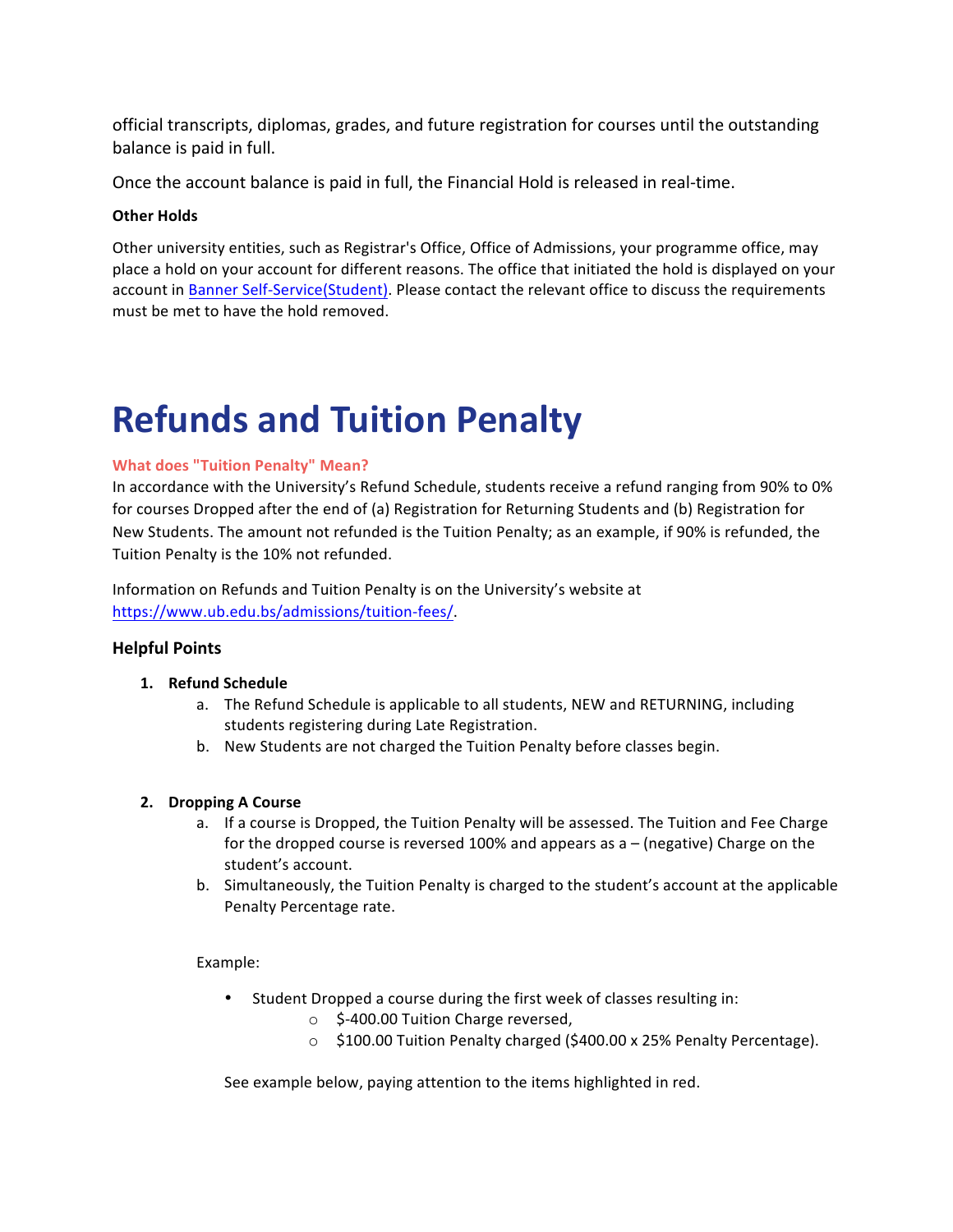| <b>Description</b>                     | Code        | <b>Date</b> | <b>Amount</b> |
|----------------------------------------|-------------|-------------|---------------|
| <b>Tuition Penalty</b>                 | <b>TRFD</b> | 8/28/21     | \$100.00      |
| <b>Tuit UL ResPsyc Soci&amp;SocWrk</b> | <b>TCPS</b> | 8/28/21     | $-$400.00$    |
| <b>Credit Card Payment</b>             | <b>CCRD</b> | 8/2/21      | $-$ \$328.00  |
| <b>Bahamas Government Tertiary Gr</b>  | <b>SGTF</b> | 7/9/21      | $-S2,020.00$  |
| <b>Tuit UL ResPsyc Soci&amp;SocWrk</b> | <b>TCPS</b> | 7/7/21      | \$400.00      |
| <b>Tuition UL Res Nursing</b>          | <b>TCNU</b> | 7/7/21      | \$400.00      |
| <b>Tuition UL Res Nursing</b>          | TCNU        | 7/7/21      | \$600.00      |
| <b>Tuition UL Res Forgn Lang</b>       | <b>TCFL</b> | 7/7/21      | \$300.00      |
| <b>Student Insurance VAT</b>           | <b>FVAT</b> | 7/7/21      | \$3.00        |
| <b>Technology Fee</b>                  | <b>FTCH</b> | 7/7/21      | \$120.00      |
| Library Fee - Main                     | <b>FLBM</b> | 7/7/21      | \$50.00       |
| <b>Student Insurance Fee</b>           | <b>FINS</b> | 7/7/21      | \$25.00       |
| <b>Capital Development Fee</b>         | <b>FCAP</b> | 7/7/21      | \$100.00      |

#### Student Account - Fall 2021 - Account Activity

#### **3. Swapping of Courses**

#### During the Same Refund Period for the Same Number of Bill Hours

- a. If a student Adds a course and then Drops a course for the **same number of Bill Hours** during the same refund period, no Tuition Penalty will be assessed.
- b. If a student Drops a course and then Adds a course for the same number of Bill Hours **during the same refund period**, the Tuition Penalty previously charged for the Dropped course is reversed, and appears as  $a - (negative)$  charge on the student's account.

Example:

- Student Dropped a course during the first week of classes resulting in:
	- o \$-345.00 Tuition Charge reversed, and
	- o \$86.25 Tuition Penalty charged (\$345.00 x 25% Penalty Percentage).
- Student then Added a course during the first week of classes for the same **number of Bill Hours** resulting in:
	- $\circ$  \$345.00 Tuition Charge added
	- $\circ$  \$-86.25 Tuition Penalty previously charged reversed.

See example below, paying attention to the items highlighted in red.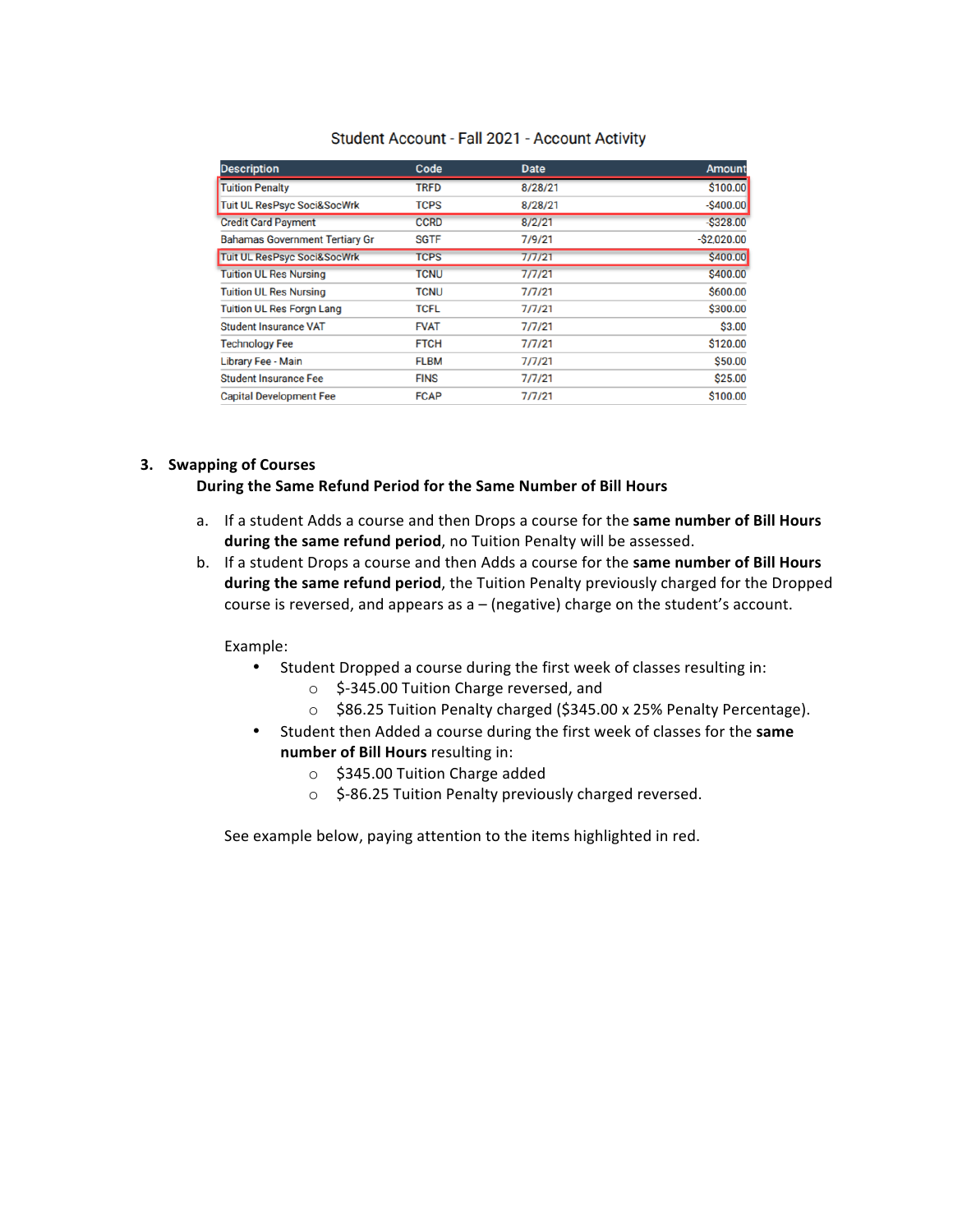| <b>Description</b>                | Code        | <b>Date</b> | <b>Amount</b> |
|-----------------------------------|-------------|-------------|---------------|
| <b>Tuition Penalty</b>            | <b>TRFD</b> | 8/28/21     | $-$ \$86.25   |
| <b>Tuition UL Res Mathematics</b> | <b>TCMT</b> | 8/28/21     | \$345.00      |
| <b>Tuition Penalty</b>            | <b>TRFD</b> | 8/28/21     | \$86.25       |
| <b>Tuition UL Res Mathematics</b> | <b>TCMT</b> | 8/28/21     | $-$ \$345.00  |
| <b>Credit Card Payment</b>        | <b>CCRD</b> | 8/2/21      | $-$ \$473.00  |
| <b>Tuition UL Res Nursing</b>     | <b>TCNU</b> | 7/14/21     | \$1,840.00    |
| <b>Tuition UL Res Mathematics</b> | <b>TCMT</b> | 7/14/21     | \$345.00      |
| <b>Tuition UL Res Allied Hith</b> | <b>TCAH</b> | 7/14/21     | \$230.00      |
| <b>Student Insurance VAT</b>      | <b>FVAT</b> | 7/14/21     | \$3.00        |
| <b>Technology Fee</b>             | <b>FTCH</b> | 7/14/21     | \$120.00      |
| Library Fee - Main                | <b>FLBM</b> | 7/14/21     | \$50.00       |
| <b>Student Insurance Fee</b>      | <b>FINS</b> | 7/14/21     | \$25.00       |
| <b>Capital Development Fee</b>    | <b>FCAP</b> | 7/14/21     | \$100.00      |

#### Student Account - Fall 2021 - Account Activity

#### **During the Same Refund Period for A Different Number of Bill Hours**

- a. If a student Adds a course and then Drops a course with less Bill Hours (than the Bill Hours of the Added course) **during the same refund period**, no Tuition Penalty is applied.
- b. If a student Drops a course and then Adds a course with less Bill Hours (than the Bill Hours of the Dropped course) during the same refund period, the Tuition Penalty previously charged for the Dropped course is reversed and the Tuition Penalty is charged on the difference in **Bill Hours**.

Example:

- Student Dropped a course during the first week of classes resulting in:
	- $\circ$  \$-900.00 Tuition Charge and \$-25.00 Lab Fee reversed
	- o \$225.00 Tuition Penalty charged (\$900.00 x 25% Penalty Percentage).
- Student subsequently Adds a course during the first week of classes for less Bill **Hours** resulting in:
	- $\circ$  \$600.00 Tuition Charge added
	- o \$-225.00 Tuition Penalty previously charged reversed
	- $\circ$  \$75.00 recalculated Tuition Penalty charged on the difference in Tuition Charge between the dropped course and the added course (\$900.00 - $$600.00 = $300.00 \times 25\% = $75.00$ .

See example below, paying attention to the items highlighted in red.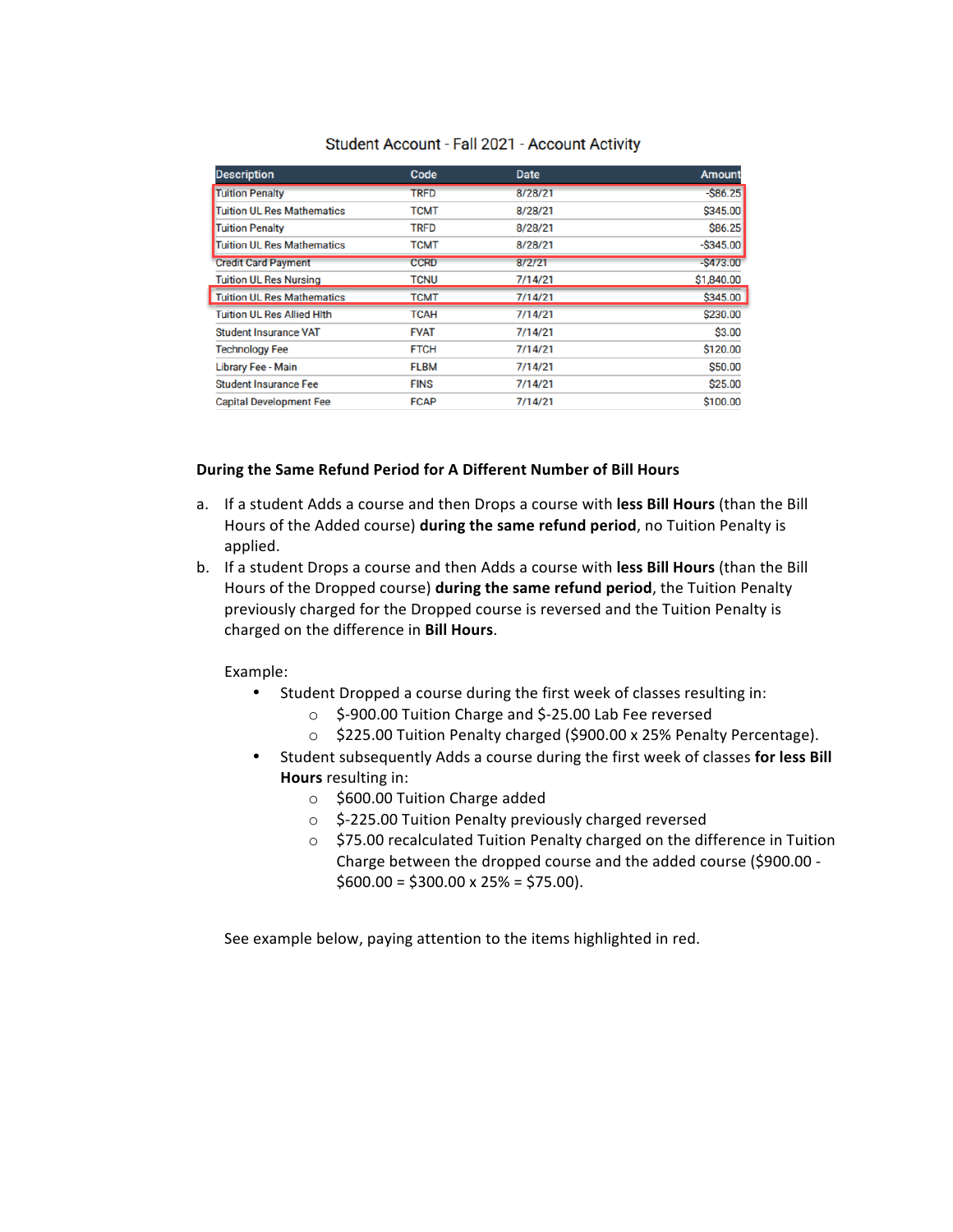|  |  |  |  | Student Account - Fall 2021 - Account Activity |  |
|--|--|--|--|------------------------------------------------|--|
|--|--|--|--|------------------------------------------------|--|

| <b>Description</b>                    | Code        | <b>Date</b> | <b>Amount</b> |
|---------------------------------------|-------------|-------------|---------------|
| <b>Tuition Penalty</b>                | <b>TRFD</b> | 8/28/21     | \$75.00       |
| <b>Tuition Penalty</b>                | <b>TRFD</b> | 8/28/21     | $-$ \$225.00  |
| <b>Tuition UL Res Arch &amp; Tech</b> | <b>TCAT</b> | 8/28/21     | \$600.00      |
| <b>Tuition Penalty</b>                | <b>TRFD</b> | 8/28/21     | \$225.00      |
| <b>Tuition UL Res Arch &amp; Tech</b> | <b>TCAT</b> | 8/28/21     | $-$ \$900.00  |
| Lab Fee Arch & Techn                  | <b>FLAT</b> | 8/28/21     | $-S25.00$     |
| <b>Credit Card Payment</b>            | <b>CCRD</b> | 8/4/21      | $-$1,428.00$  |
| <b>Tuition UL Res Arch &amp; Tech</b> | <b>TCAT</b> | 7/7/21      | \$600.00      |
| Lab Fee Arch & Techn                  | <b>FLAT</b> | 7/7/21      | \$100.00      |
| <b>Tuition UL Res Arch &amp; Tech</b> | <b>TCAT</b> | 7/7/21      | \$900.00      |
| Lab Fee Arch & Techn                  | <b>FLAT</b> | 7/7/21      | \$25.00       |
| <b>Tuition UL Res Mathematics</b>     | <b>TCMT</b> | 7/7/21      | \$400.00      |

#### **During Different Refund Periods**

- a. If a student Drops a course in one refund period and then Adds a course in another refund period, the Tuition Penalty is not reversed.
- b. If a student Adds a course in one refund period and then Drops a course in another refund period, the Tuition Penalty is charged.

#### **4. Course Cancellation**

If a course is cancelled by the University, no Tuition Penalty is applied.

# Account Activity/"Term Balance" With (-) **Minus Sign**

When viewing your Account Activity information in Banner Self-Service Student:

- A (-) minus sign in front of an amount in the "Amount" column means it is a payment applied to your account; e.g. scholarship, Tertiary Grant, credit card payment.
- A (-) minus sign in front of the amount in "Term Balance" means your account has a credit balance for that particular semester, and therefore no payment is due for that semester.